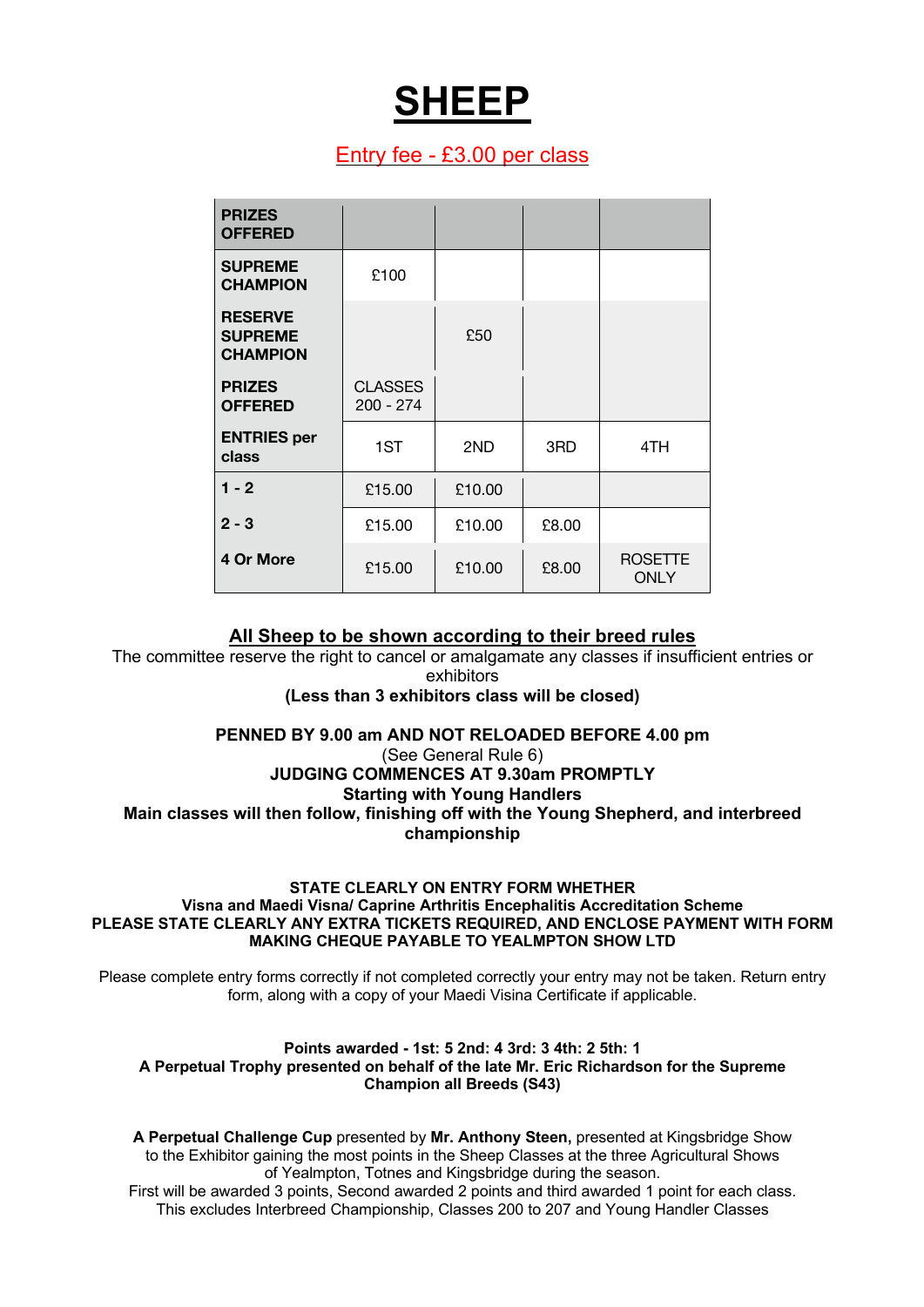## **FLEECE WOOL**

The Devon & Cornwall Wool Trophy for the best fleece in show (S29) Special voucher prize donated by J. Searle & Son Buckfastleigh

#### **Judge – Mr M Berry**

- **200. Lustre. - (Devon Longwool, Blue faced Leicester, Wensleydale. etc)**
- **201. Hill & Mountain. - (Scotch Blackface, Welsh Mountain, Cheviot, etc)**
- **202. Cross. - (Welsh Mule, North of England Mule, etc)**
- **203. Fine & Medium - (Southdown, Suffolk, Dorset, Texel, Lleyn, Half Bred etc**)
- **204**. **Naturally Coloured. - (Jacob, Shetland, Moorit, Black Welsh, etc).**

## **COMMERCIAL SHEEP CLASSES TO BE PENNED SEPARATELY AND NOT IN ANY OTHER CLASSES**

(Not eligible for Interbreed Championship)

Non Maedi Visna and Media Visna/Caprine Arthritis Encephalitis Accreditation Scheme

#### **Judge - Mr L. Barons, Devon**

- **205. Best pair of cross-bred shearling ewes.**
- **206. Best Pair of butchers lambs**
- **207. Best single butchers lamb**

## **YOUNG HANDLER**

Non Maedi Visna and Media Visna/Caprine Arthritis Encephalitis Accreditation Scheme

Open to handler's up to 10 years old on the day of the show.

Handlers may show any breed, sex or age of sheep.

Handlers will be judged on Presentation of animal and leaders ability to show animal. Conformation of animal to be

disregarded

#### **Judge – Mrs S. Mitchell, Yorkshire**

**208 Under 8 years 209 8-10 years**

# **DEVON AND CORNWALL LONGWOOL**

#### **Judge – TBC**

- **210 Old Ram**
- **211 Ram Hog**
- **212 Ram Lamb**
- **213 Single Ewe other than Shearling**
- **214 Single Shearling Ewe**
- **215 Single Ewe Lamb**
- **216 Group of one male and two females of different ages**

A Perpetual Challenge Cup, presented by the Hon. Mrs. John Mildmay-White to the Champion Devon and Cornwall Longwool (S44)

Best male and best female rosettes kindly donated by the Devon & Cornwall Longwool Flockbook Association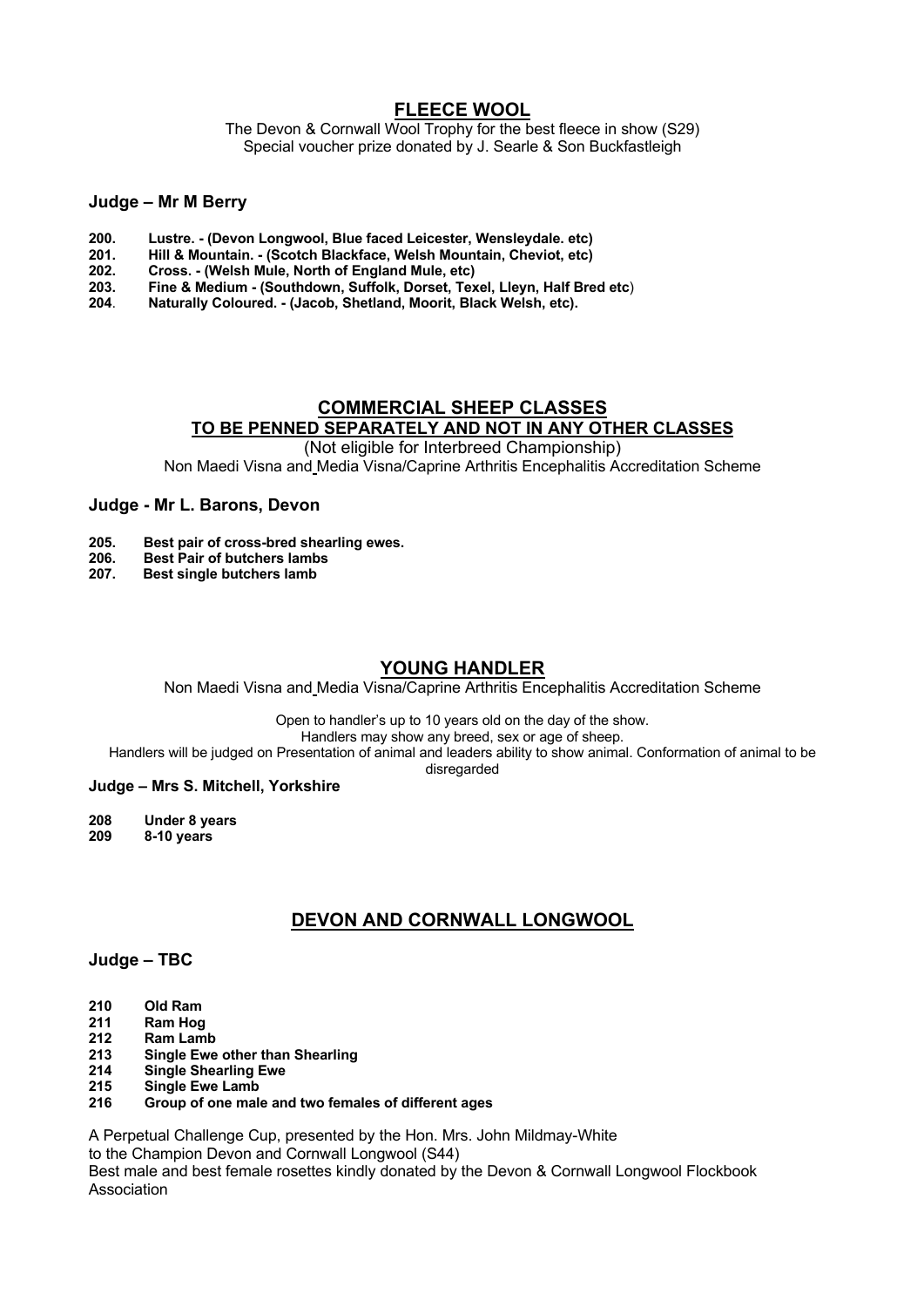# **GREYFACE DARTMOOR**

#### **Judge – Mr W. Dawe**

- **217 Ram Hog**
- **218 Old Ram**
- **219 Ram Lamb**
- **220 Single Ewe other than Shearling**
- **221 Single Shearling Ewe**
- **222 Single Ewe Lamb**
- **223 Group of one male and two females of different ages**

The B.H. Cane Perpetual Challenge Cup for the Champion Dartmoor Sheep presented in memory of the late B. Cane by his family (**S51**)

Champion Rosettes presented by the Grey Faced Dartmoor Breeders Association.

# **SCOTCH BLACKFACE**

#### **Judge – Mr S. Cornelius, Cornwall**

- **224 Old Ram**
- **225 Ram Hog**
- **226 Ram Lamb**
- **227 Single Ewe other than Shearling**
- **228 Single Shearling Ewe**
- **229 Single Ewe Lamb**
- **230 Group of one male and two females of different ages**

Special Prizes of £10 for the Champion, £5 for the Best Male and £5 for the best Female presented by the West of England Scotch Blackface Association.

Perpetual Challenge Trophy presented by Mrs A.M. Knapman in memory of her late husband for the Champion Scotch Black Face Sheep (S45)

# **WHITE FACE DARTMOOR**

#### **Judge – Mr Mann, Devon**

- **231 Old Ram**
- **232 Ram Hog**
- **233 Ram Lamb**
- **234 Single Ewe other than Shearling**
- **235 Single Shearling Ewe**
- **236 Single Ewe Lamb**
- **237 Group of one male and two females of different ages**

A Perpetual Challenge Cup, presented by J. Harris Esq., to the Champion White Face (S47) Special prizes of £10 for Champion and £5 for Reserve Champion sponsored by the Whiteface Sheep Breeders Association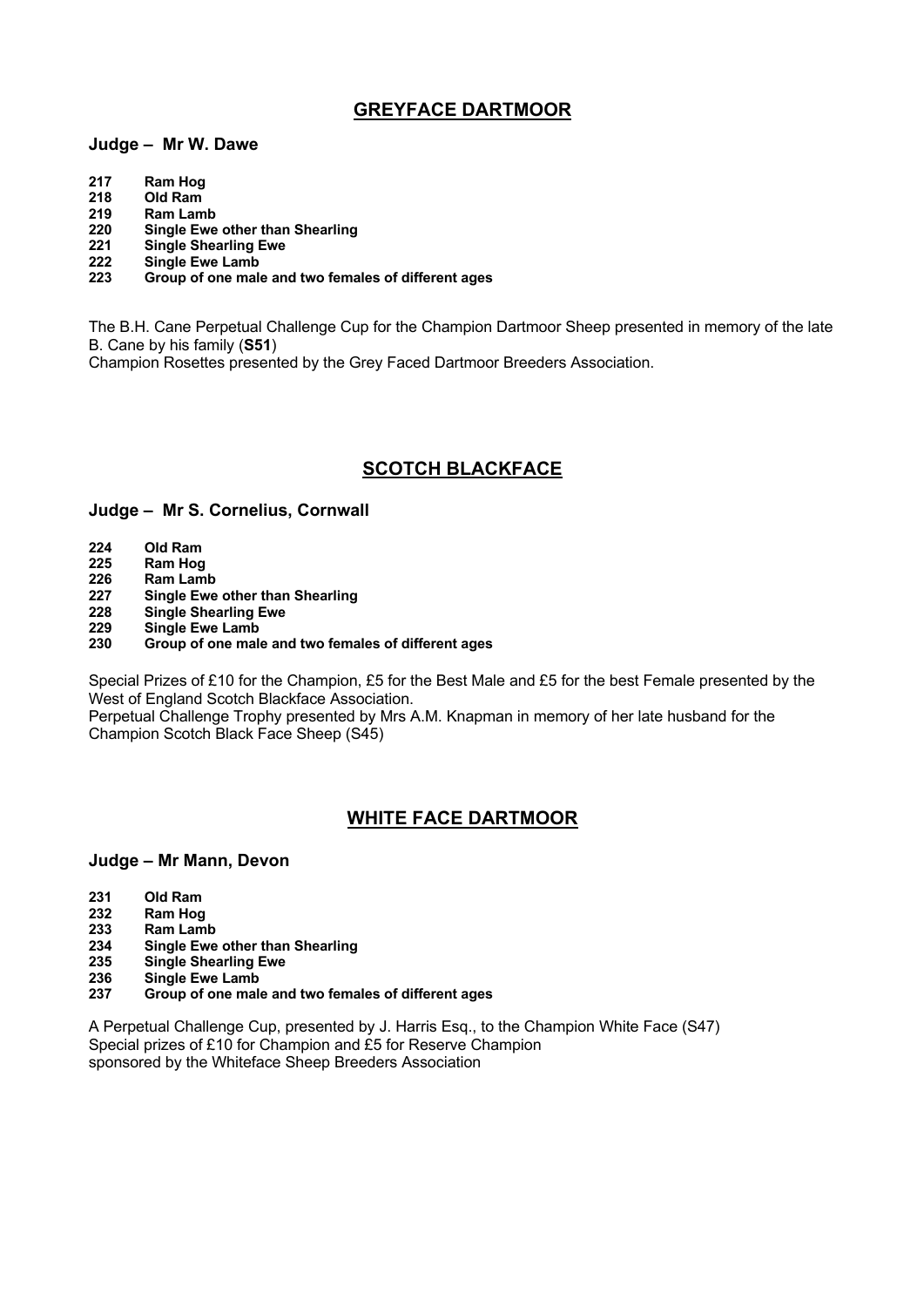# **NATIVE / RARE BREED – TO INCLUDE JACOB**

**(EXCEPT ANY BREED WITH OWN CLASSES OR ANY OTHER CONTINENTAL PURE BREED)** Non Maedi Visna and Maedi Visna/ Caprine Arthritis Encephalitis Accreditation Scheme **Please state clearly your breed of sheep or your entry may not be accepted**

## **Judge – Mr L. Barons, Devon**

- **Old Ram**
- **Ram Hog**
- **Ram Lamb**
- **Single Ewe other than Shearling**
- **Single Shearling Ewe**
- **Single Ewe Lamb**
- **Group of one male and two females of different ages**

## **ANY OTHER CONTINENTAL ORIGIN (WHITE FLEECE BREEDS ONLY) (Rouge, Beltex, Charolais etc, excluding Texel)**

Non Maedi Visna and Maedi Visna/ Caprine Arthritis Encephalitis Accreditation Scheme

## **Judge – Mr S. Clatworthy, Somerset**

- **Old Ram**
- **Ram Hog**
- **Ram Lamb**
- **Single Ewe other than Shearling**
- **Single Shearling Ewe**
- **Single Ewe Lamb**
- **Group of one male and two females of different ages**

# **ANY OTHER CONTINENTAL ORIGIN (COLOURED FLEECE BREEDS ONLY) (Blue Texel, Badger Face Texel, Dutch Spotted)**

Non Maedi Visna and Maedi Visna/ Caprine Arthritis Encephalitis Accreditation Scheme

## **Judge – Mr S. Clatworthy, Somersert**

- **Old Ram**
- **Ram Hog**
- **Ram Lamb**
- **Single Ewe other than Shearling Single Shearling Ewe**
- 
- **Single Ewe Lamb**
- **Group of one male and two females of different ages**